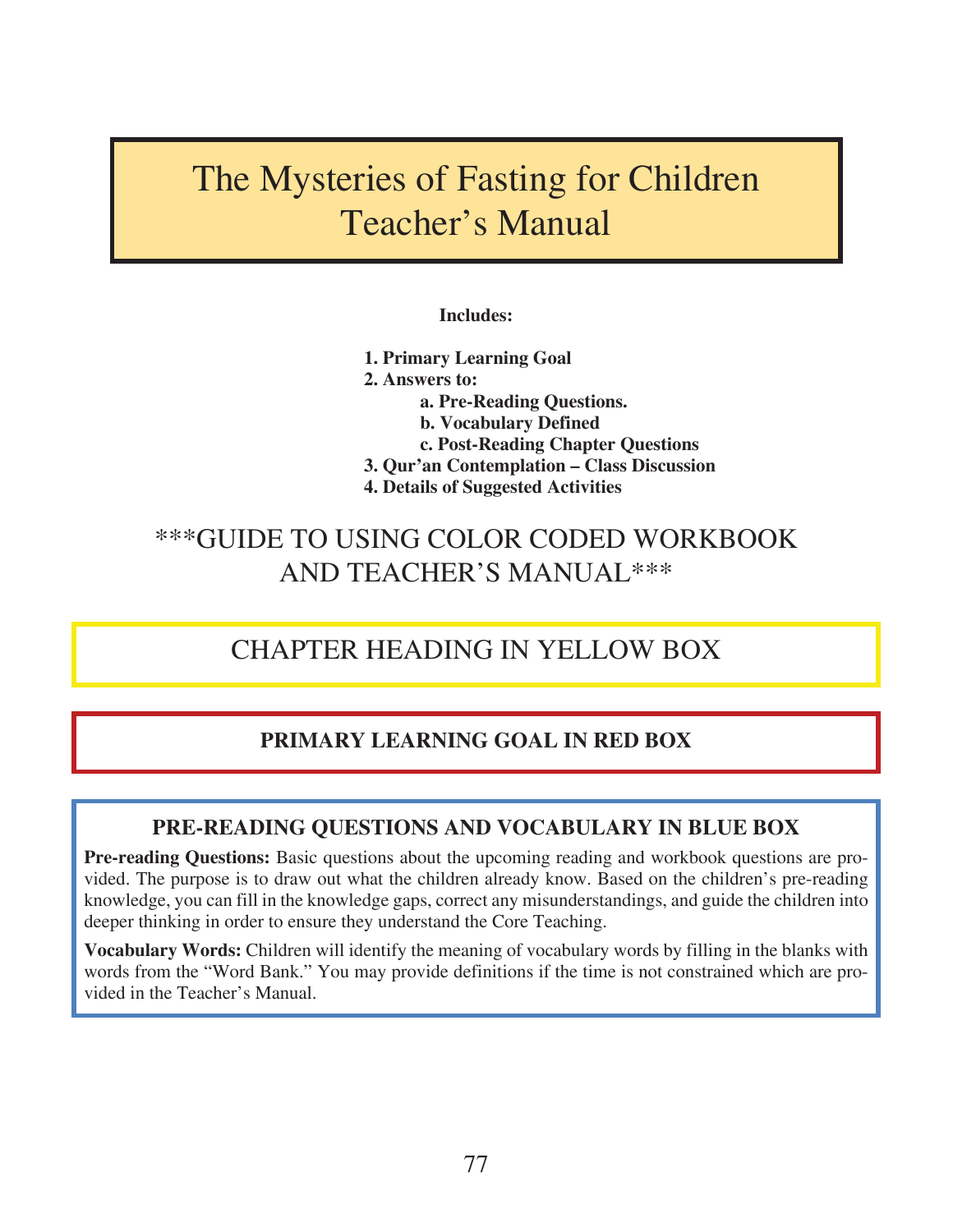### **POST-READING QUESTIONS IN GREEN BOX**

- **1. Questions:** Children may need help answering the Lesson Questions. Some must be simplified for younger children. Answers are in the Teacher's Manual.
- 2. **Qur'an or** *Hadith* **Contemplation:** One child will read aloud a related *passage* from the Qur'an or *hadith*. The other children will be asked to point out how this relates to the current topic and lesson questions.

### **Activities for children seven years old and older in yellow Activities for children three to six years old in purple**

| <b>CHOOSE AN ACTIVITY</b>                                 |                                                    |                        |
|-----------------------------------------------------------|----------------------------------------------------|------------------------|
| <b>Artwork</b>                                            | Action                                             | <b>Skit or Theater</b> |
| <b>Creative Demonstration</b>                             | <b>Essay or Storytelling</b>                       | Song                   |
| ***Young Children's<br><b>Activity in Purple Block***</b> | <b>Class Project or</b><br><b>Class Experience</b> | <b>Class Sharing</b>   |

**Look for detailed instructions as needed here.**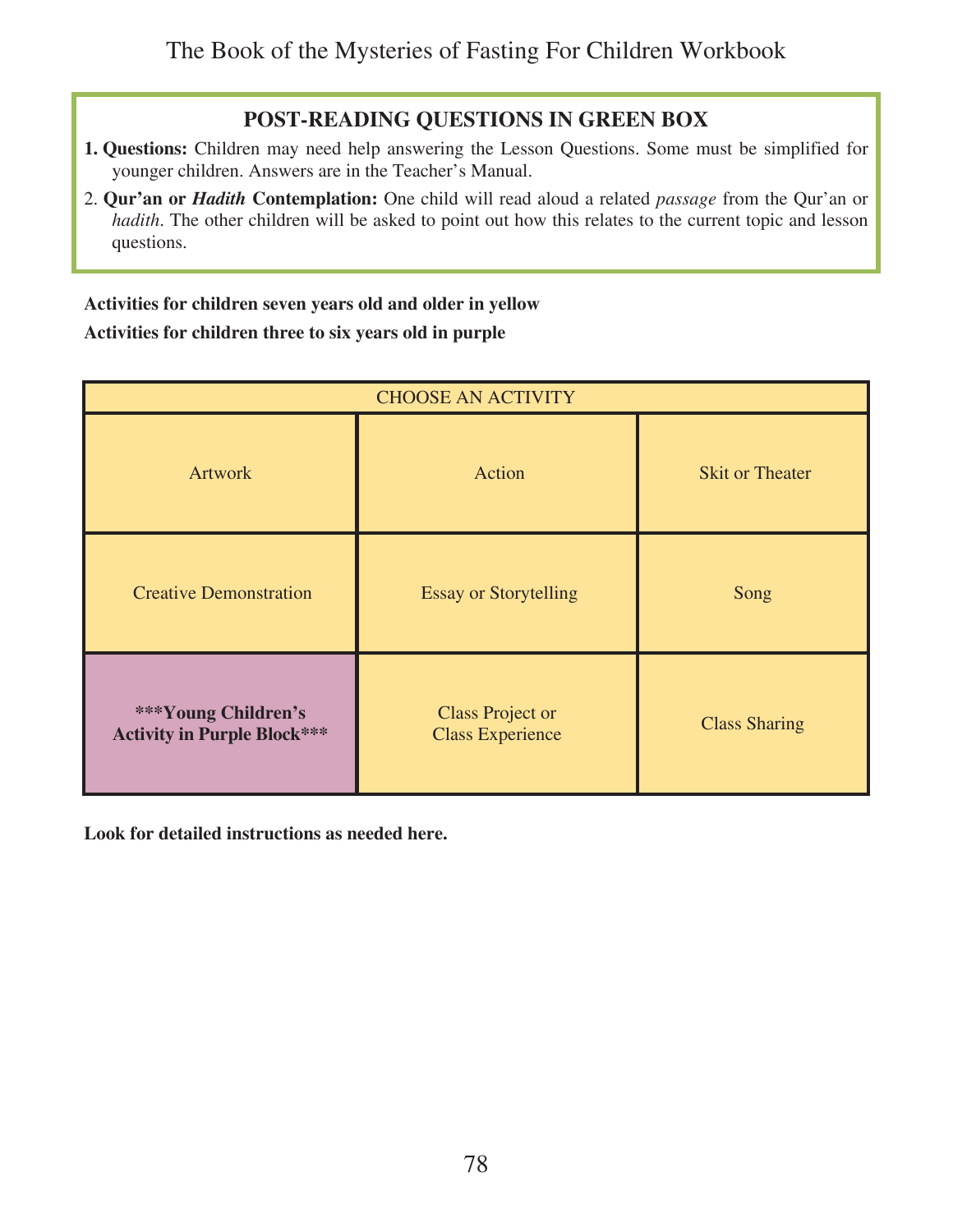# Chapter One Teacher Notes

**Primary Learning Goal:** Fasting is like a fortress or protective shield for us where we can learn and practice the central virtue of patience. Fasting is special to God  $\mathbb{R}^2$  among all the pillars of worship, in the way the *Ka'ba* is special among all the places on earth. Fasting offers a special relationship that we can have directly with God  $\mathbb{R}^2$  – and only He  $\mathbb{R}^2$  can see it.

#### **Answers to Pre-Reading Questions:**

- 1. Ask the students to relate basic information about their own experiences with fasting/Ramadan.
- 2. Answers will vary. Encourage the children to reflect upon something that protects them. By the end of the lesson, the students should understand that fasting protects us from harmful desires by strengthening our good character.
- 3. Answers will vary. Encourage children to talk about the benefits of patience.

#### **Vocabulary Words:**

- **Sabr:** is the Arabic word for patience. It means trusting God so much that we can bear any trial or worry which He  $\mathbb{R}^n$  sends us, while being confident He has our best in Mind.
- **Shield:** is something used by warriors in a battlefield, held up before their hearts to protect them from the enemy's blows. In the case of fasting, we are making an effort to defeat the whisperings of the lower, false self in order to polish and protect our Shining and Pure Golden Hearts.
- **Temptation:** is when we have satanic whisperings from our false lower selves. These thoughts try to make us do the wrong thing and not listen to our Hearts which feel uncomfortable!
- *Nafs al-ammara bi-l-su*: is the Arabic for the egoic soul that incites us to do the wrong thing. This is the place where our lower self and vices reside. We seek to control our ego and cleanse it so that our *Qalb*- "Heart" shines with beautiful attributes of God
- *Rayyan*: is an Arabic word with a meaning of "splendor." It is the name of a glorious gate to Paradise through which only those who fast may enter.
- *Sunna*: refers to the sayings, practices, and actions of our Messenger Muhammad  $\hat{\mathcal{E}}$ . These were recorded by his  $\&$  Companions to show us how to have a most beautiful character and to increase our love for the Prophet Muhammad  $\mathcal{E}$ .
- *Fard*: is an Arabic word meaning an outer requirement in Islamic law.
- **Self-Control:** is the ability to command our emotions, desires and how we behave, especially in difficult situations where temptation arises.
- **Forbidden**: refers to something which is not allowed. It is not permitted because it is harmful to us, even if we don't understand the wisdom in it at first. With greater wisdom, we will come to understand more in time.

#### **Answers to Post-Reading Questions:**

1. The inner way to pray is being present in our Hearts during prayer, not simply moving our lips and bodies.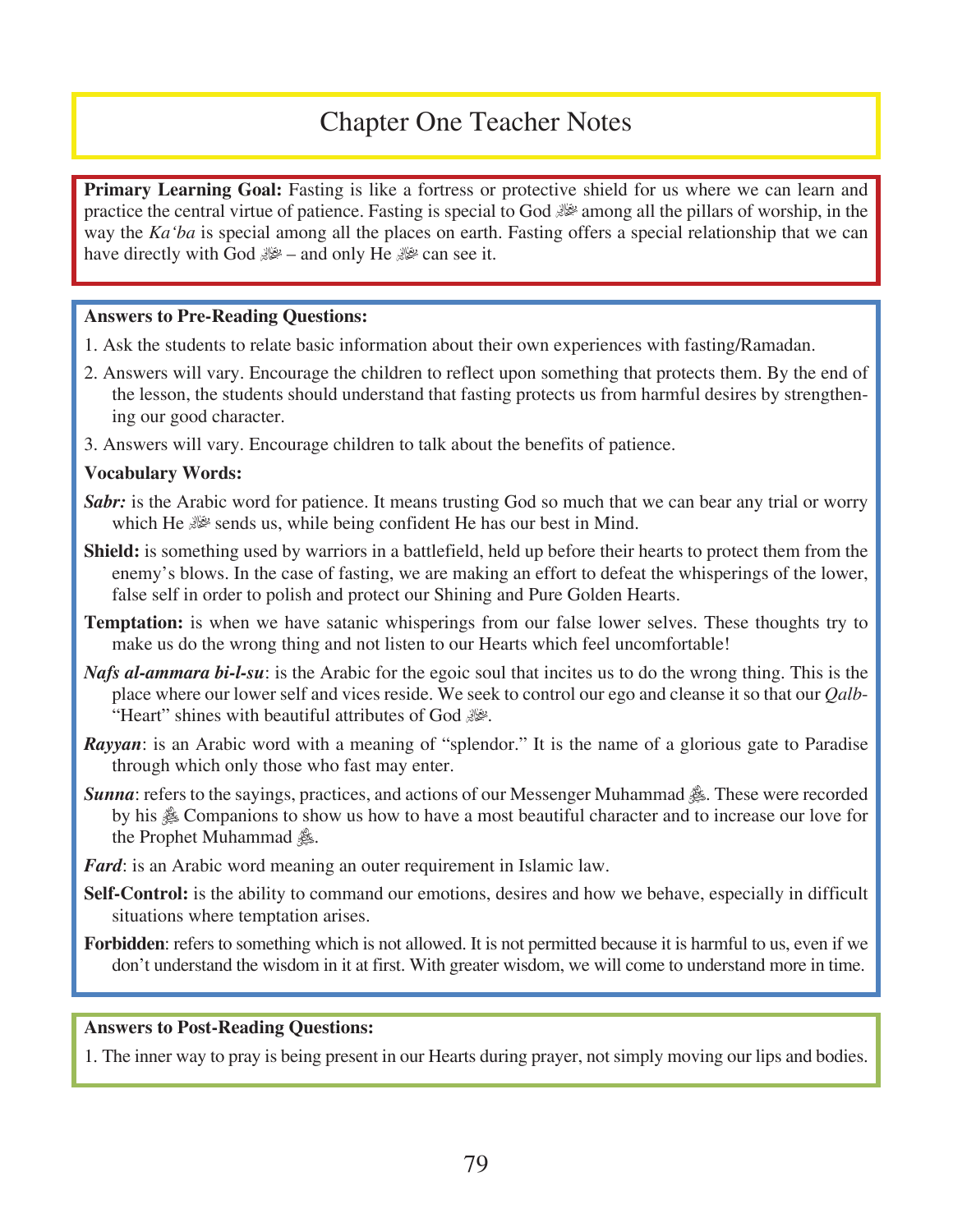- 2. In the opening *takbir* we must try not to be distracted but be completely present before God  $\mathbb{R}^n$ , as if we are standing in front of Him  $\mathbb{R}^2$  – which we are.
- 3. Examples are: Reverence and awe when we say *Allahu Akbar*. Sadness and humility for our low doings when reciting the verse in the *Fatiha* "Guide us on the Right path..."
- 4. Allow children time to freely express themselves. Look for at least one concrete example of how practicing the inner aspects of prayer can improve one's experience and worship.
- 5. Let the children discuss this themselves. Look for at least one concrete example of a vice on the outside of the fortress wall – which is trying to get in.
- 6. Children should provide at least one practical example.
- 7. a. Not eating or drinking from dawn to sunset.
	- b. We need to be patient and 100% careful in our fasting while attempting to be continuously aware of our direct connection with God  $\mathbb{R}^2$ .
- 8. a. Answer should include at least one realistic example.
	- b. Open reflection.
	- c. Student drawing should include concrete examples.
- 9. a, d, and e.
- 10. Ka'ba in Mecca
- 11. a. God  $\mathbb{R}$ , invisible, patient.
	- b. the lower self, forbidden
	- c. temptations, self control, wrong
- 12. The students should include examples of at least two activities that could be considered a waste of time or a vice. Some should be circled.
- 13. This question is meant to be challenging. Help the children to reflect upon the long term consequences of living by one's desires through wasting time, eating too much, acquiring too many worldly possessions, etc.
- 14. Answers will vary. They could include: patience, being content, closeness to God

### *Hadith* **Contemplation:**

Students should provide three realistic and concrete examples of good character habits and/or worship habits, with a corresponding plan of action. Answers should demonstrate reflection and the possible application to daily life.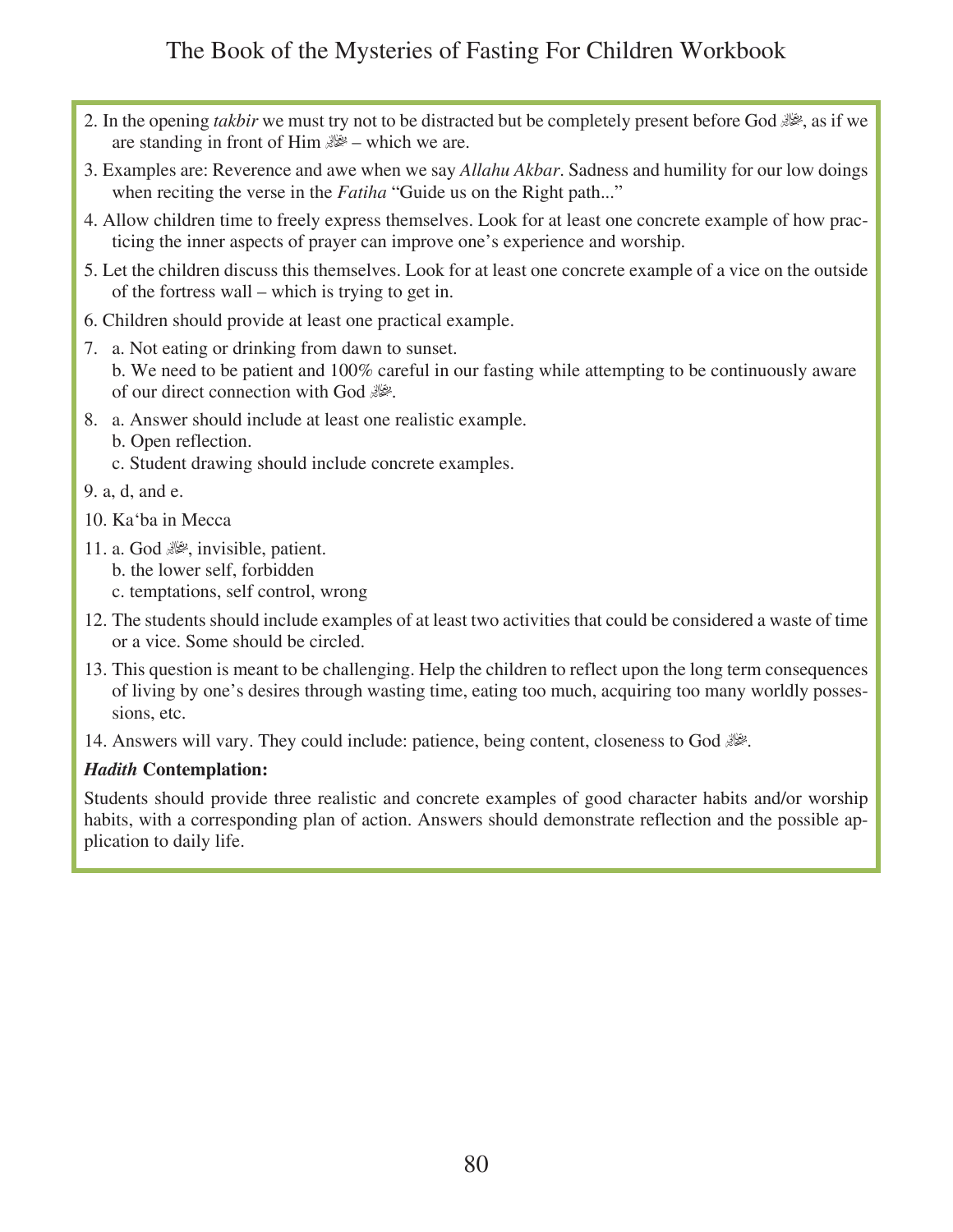# *A Teacher's Manual of Activities and Curriculum*

| <b>CHOOSE AN ACTIVITY</b>                                                                      |                                                                                                    |  |
|------------------------------------------------------------------------------------------------|----------------------------------------------------------------------------------------------------|--|
| Artwork/Craft: Gate of Rayyan                                                                  | <b>Fasting Knights</b><br>with Shields Skit or Fantasy Story                                       |  |
| "Diary of an Impatient Kid" Comic Strip                                                        | "Gazing upon Heaven" Spoken Word                                                                   |  |
| <b>Class Project:</b><br>Build a "Fortress of Fasting"<br>***Appropriate for young children*** | Personal Storytelling:<br><b>Patient versus Impatient?</b><br>***Appropriate for young children*** |  |

### **DESCRIPTION OF ACTIVITIES**

### **Artwork/Craft:**

### **• Gate of Rayyan**

Artistically illustrate the Gate of Rayyan either by re-using the "Fortress of Fasting" craft below or developing a new drawing or cardboard door. Over the gate, write "Only those who fast may enter." Ask the children to brainstorm and then draw some wonderful things that could be found in Paradise. They could pretend to go through the door and tell what happiness they found in Paradise.

### **"Diary of an Impatient Kid" Comic Strip**

Ask the children to make up a comic strip story about a child who is very impatient and makes more problems for him/herself by acting in this way.

### **"Gazing Upon Heaven" Spoken Word**

In the reading, Ustaz Ali said "According to the Prophet  $\hat{\mathcal{L}}$ , all of the children of Adam  $\hat{\mathcal{L}}$ , would be able to gaze upon the heavens if our Hearts weren't surrounded by low whisperings."

Provide a serene environment for the children. Ask them to prepare a poem or a few sentences describing what the experience of "gazing upon heaven" might be like.

Talk about poetry and how it can be different from prose. Metaphors, or symbols, which represent some greater idea, are often used in poetry to inspire our imagination about greater realities that we cannot see with our eyes. Here are examples that can help inspire the children from poet Barakah Blue.

"Myst" about longing for God

https://www.youtube.com/watch?v=ny012ANKU\_4

**"Heaven's Door" about being met in Paradise by Prophet Muhammad's**  $\frac{36}{5}$  **Smile:** 

https://www.youtube.com/watch?v=DQXD-LQNEQU

### **Fasting Knights with Shields Skit or Fantasy Story**

Draw a shield on a piece of cardboard and label it "fasting." List – next to it – some of the things it protects you from. After cutting it out, let one child pretend to be a fasting knight who holds up the shield while the other children pretend to be vices that try come near but then fly backwards, defeated by "fasting." The villains whisper bad ideas to the fasting knight, who then easily rejects the whisperer with his/her powerful shield. Take turns.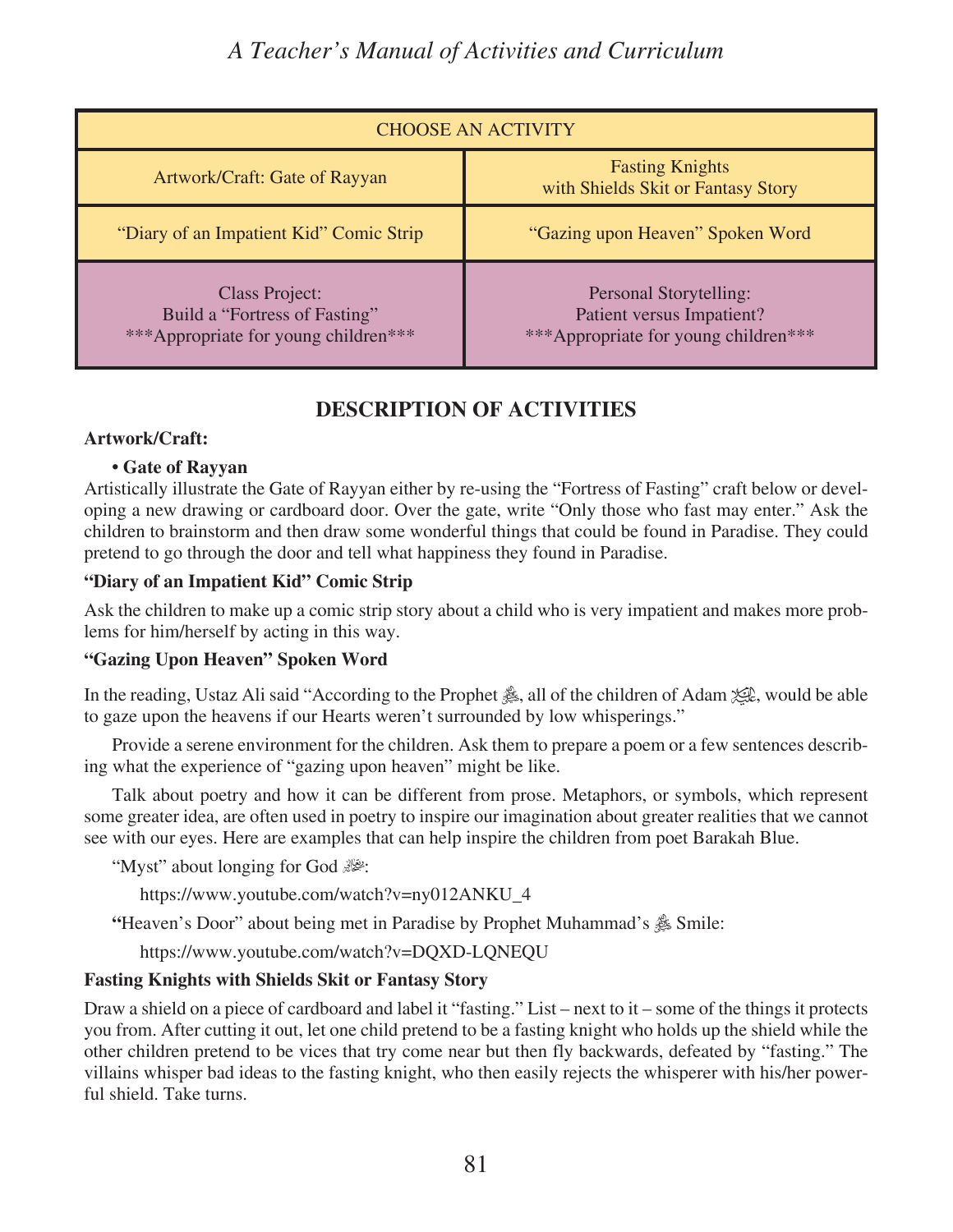Alternatively, provide quiet time for the children to write a fantasy story full of mystical characters with a central theme of a protective shield. Encourage the children to be as creative as possible. For example, a princess with a protective shield who saves her Kingdom, a knight who mounts a great dragon and carries an enormous shield to defeat an oppressive ogre attacking innocent villages, etc.

### **Class Project: Build a "Fortress of Fasting" \*\*\*Appropriate for young children\*\*\***

Share the following quote with the children and ask them to discuss its meaning: "Fasting is like a safe fortress: You get to make an invisible retreat while going about your daily life."

Now demonstrate this metaphor by making a pretend fort together. Use basic materials such as tables, cardboard boxes, and blankets. Even using a group of several children holding hands could work. Take turns going inside the fortress and taking time to think of something negative or useless that is easier to let go of while being protected by the walls of the fort. This can be things such as being unkind to a sibling, not helping mother, being overly busy or wasting time in regular daily life.

### **Personal Storytelling: Patient versus Impatient? \*\*\*Appropriate for young children\*\*\***

Let the children tell a story or act out a time when they couldn't bear to wait. Then, let each child tell a story or act out a time when they wanted something very much, but were able to be patient. Ask them to think about in which situation they liked themselves better and why.

Next, ask the children to think of people they know, such as beloved elders, who show patience and contentment with whatever situation they are in. Then, ask the children to think of an example in which someone was showing impatience. Ask them which person and behavior they prefer and love to be around?

# Chapter Two Teacher Notes

**Primary Learning Goal:** Fasting involves intention. Depending on the situation, if you break your fast it can be made up in different ways. There are extra *sunna* parts of fasting that make it even more beautiful.

### **Answers to Pre-Reading Questions:**

- 1. Guide the children in a discussion about positive experiences they have had with fasting/Ramadan. Inquire about common *sunna* practices in their homes.
- 2. Free expression. By the end of this lesson, children should understand that by imitating the ways of the Prophet Muhammad  $\hat{\mathcal{L}}$ , they are expressing love and admiration.

### **Vocabulary Words:**

*Laylat-al-Qadr:* is an incredibly special night which comes every Ramadan either on the 21<sup>st</sup>, 23<sup>rd</sup>, 25<sup>th</sup>, or 27<sup>th</sup>. This night commemorates the night on which the Qur'an was first revealed. God  $\mathbb{R}^n$  gives great blessings and forgiveness to His worshippers on this night.

*Nafl*: is the Arabic word referring to extra fasting days done outside the month of Ramadan.

- *Kaffara:* is the Arabic word referring to "making amends" for days missed in fasting without a valid excuse. One might need to make up a greater amount of time fasting or feed many people.
- **Zakat/Sadaqat al-Fitr:** is a meal or a sum of money paid before the *Eid* prayer so that those eligible can buy food and clothing to celebrate the *Eid.*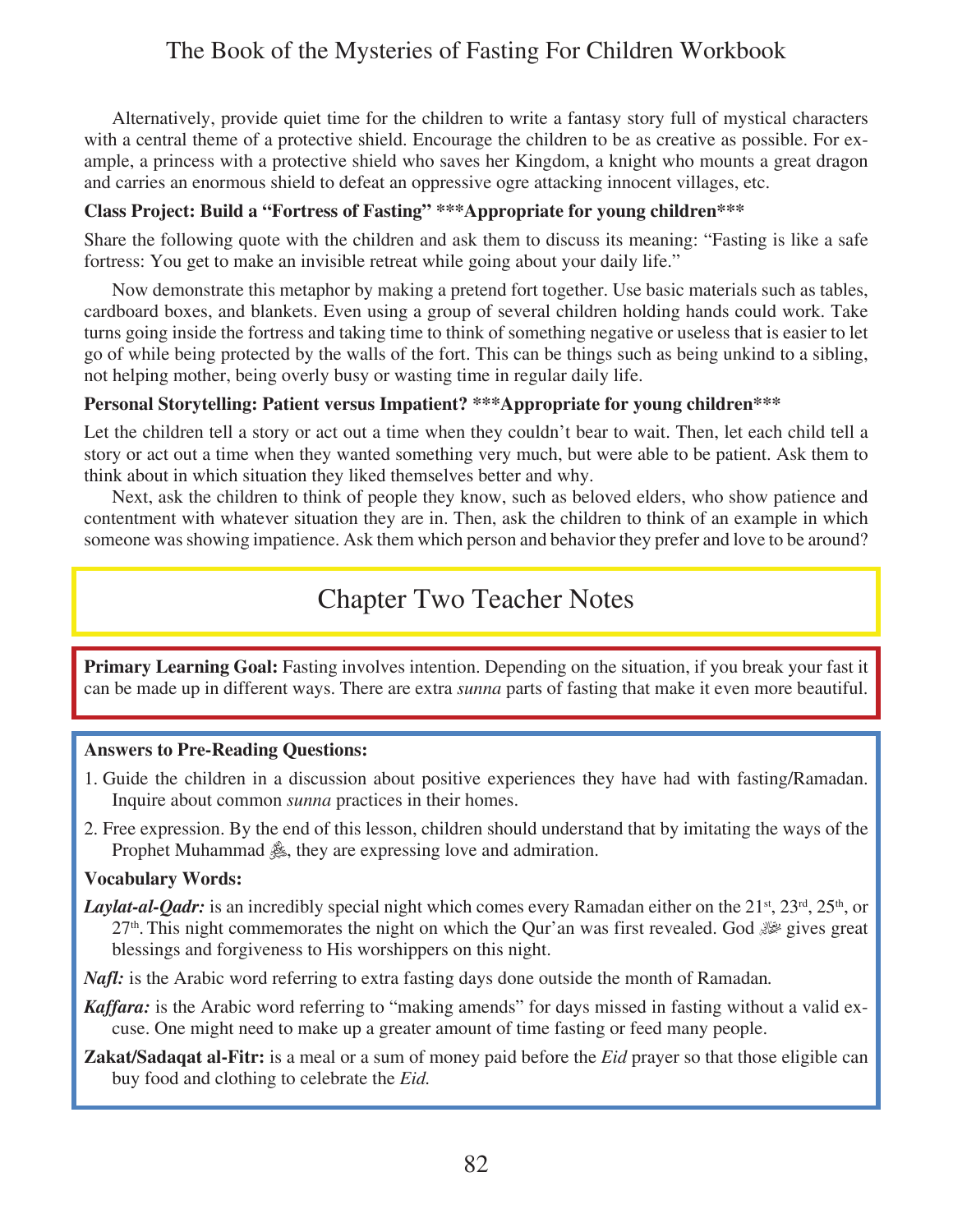# *A Teacher's Manual of Activities and Curriculum*

- *Al-fidya:* is the Arabic word referring to "expiation" for days missed in fasting with a valid excuse. The expiation is carried out by feeding the poor.
- *Niyya:* is the Arabic for word "intention." An intention is a clear, specific declaration of what one will do. It must be said with the mouth and truly felt in the Heart.

*Fitrah:* refers to the pure state into which we are all born.

- **Crescent moon:** refers to a thin sliver of the moon indicating a new lunar month has begun. We look for this to appear in the night sky. This indicates the beginning of Ramadan.
- *I'tikaf*: refers to a retreat in the mosque during the last ten days of Ramadan. This retreat was practiced by the Prophet Muhammad &.
- *Qada'*: is the Arabic word referring to acts of worship such as prayers or fasting that were not done during the prescribed time and need to be made up afterwards, even though they are now late.
- *Baligh:* is the Arabic word referring to the attainment of maturity (or puberty) by a boy or girl. The boy or girl is now responsible for fasting during Ramadan.

*Miswak:* is the name of the refreshing tooth stick used and recommended by the Prophet Muhammad .

*Juz*: is the Arabic word referring to one-thirtieth of the Qur'an. Muslims try to recite this amount every day during the month of Ramadan in order to complete the whole Qur'an by the end of the month.

#### **Answers to Post-Reading Questions:**

- 1. Make a clear intention to fast the next day
- 2. Example: "I intend to fast tomorrow, Tuesday during this fast of Ramadan made obligatory by God  $\mathbb{R}^2$ ."
- 3. The children will vary with this answer; perhaps they can imagine the warmth/love/commitment in their Hearts.
- 4. If you were sick and couldn't fast, the day can be made up.
- 5. Yes, it would be broken because nothing is allowed to go past the back of one's mouth in order to make the fast easier. Yes, it would need to be made up.
- 6. If one is traveling more than 48 miles, then one could choose not to fast but make it up on another day. Imam al-Ghazali says that it is best to fast while traveling unless you are too weak to do so.
- 7. Either option.
- 8. b. and c.
- 9. *Fidya,* or expiation, can be paid instead. It used to be given in grain, but nowadays money can be given to organizations which distribute food to those in need.
- 10. b. and c. A nursing mother can also pay *fidya* if she fears for the baby's health but she must also make the days up!!

#### **Five** *Sunna* **Aspects of Fasting**

- 1. The day is long so it's good to eat as close to dawn as possible so that one has the strength to go about ones daily duties. Why would anyone delay breaking his/her fast at sunset? Would it be showing off?
- 2. Dates or water.
- 3. After the noon hour, brushing ones teeth would give relief to the fasting.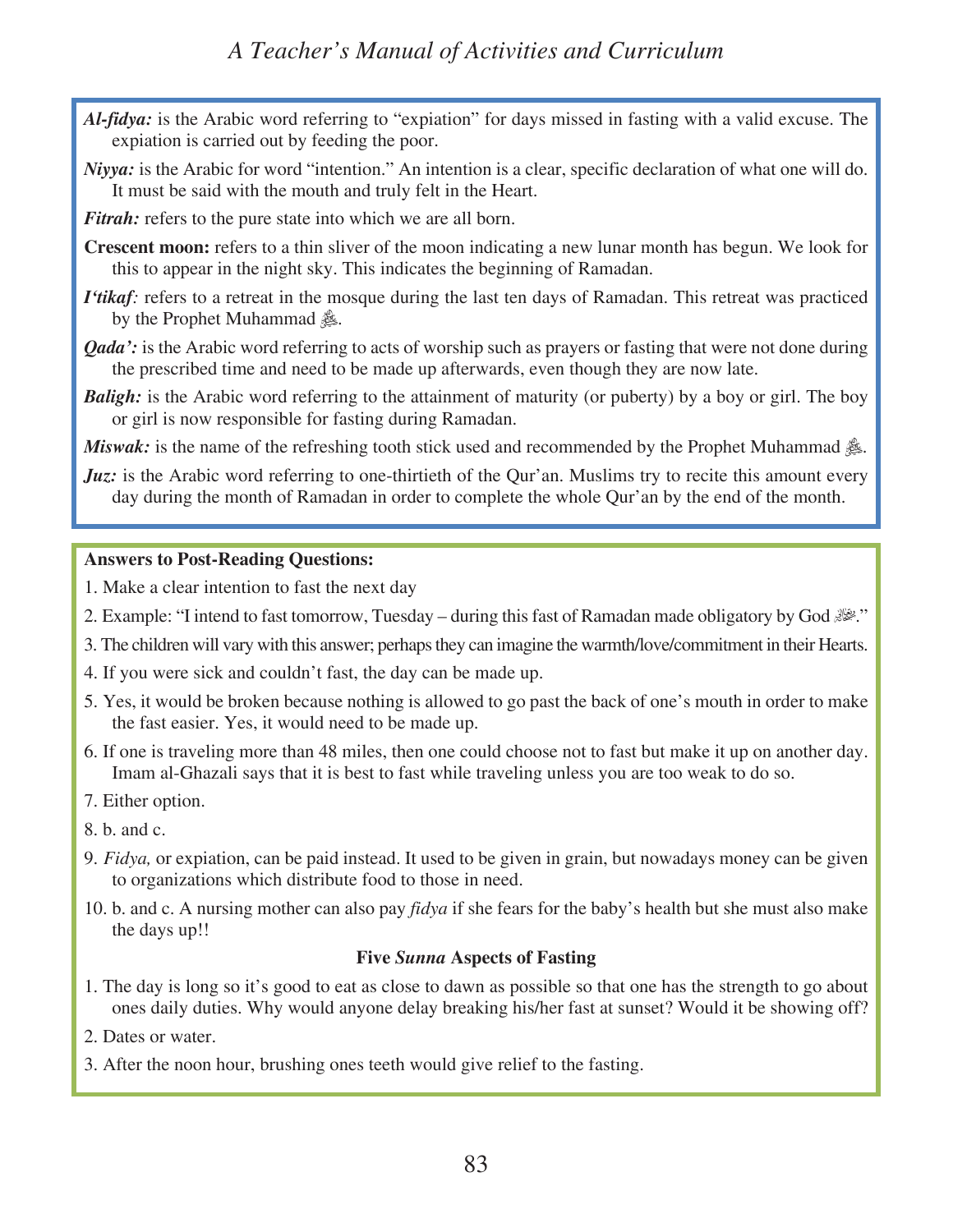### 4. b., d., f.

- 5. The Night of Power is expected to occur during one of the last ten days during the month of Ramadan in which the Holy Qur'an was first revealed.
- 6. Each child will have an individual answer. Perhaps a child might like to experience a break from such diversions as TV and social media, in order to discover a different way of being.

### **Qur'an Contemplation:**

Generosity, reciting the Qur'an, spending our time with the righteous or in worship.

| <b>CHOOSE AN ACTIVITY</b>                                                |                                                                                        |  |
|--------------------------------------------------------------------------|----------------------------------------------------------------------------------------|--|
| Artwork: Moon Cycle                                                      | "What should you do if fasting?"<br>and "Sunna Elements of Fasting"<br><b>Charades</b> |  |
| Class Game: Kid Fast and I'tikaf<br>***Appropriate for young children*** | <b>Personal Sharing:</b><br><b>Making Intentions</b>                                   |  |

### **DESCRIPTION OF ACTIVITIES**

### **Artwork: Moon Cycles**

Draw and cut different moon shapes from construction paper, cardboard, or felt. Hang them up in a mobile or on a poster. Discuss the phases and cycles.

### **"What should you do if fasting?" Charades**

Write down the following scenarios on one side of an index card leaving the other side blank:

- a. Family driving in a car. Parents discuss whether or not to fast while travelling. How far have they traveled? Will it be too hard on them?
- b. Old or very sick person wants to fast but cannot.
- c. A girl pretends to be pregnant or nursing.
- d. Brushing one's teeth past noon and then realizing one has relieved the fast.
- e. Gargling with water.
- f. Purposely breaking the fast. Repenting and expressing being truly sorry. Demonstrate how hard it is that he/she will still need to fast the rest of that day despite it not counting and still needing to be made up.

Turn the cards upside down and have one child draw a card. The child must act out what is on the card. The other children must guess which scenario the actor is demonstrating. You can decide if the children are capable of playing the traditional silent charades or if speaking is needed. With each scenario, ask "Was it permissible to not fast?", "Can the person feed the poor instead or does he/she need to make up the fast as well?"

Follow the same procedure to create cards to practice the *sunna* elements of fasting and play charades:

1. To delay the pre-dawn meal, and eat as close to dawn as you can. That is, of course, while being sure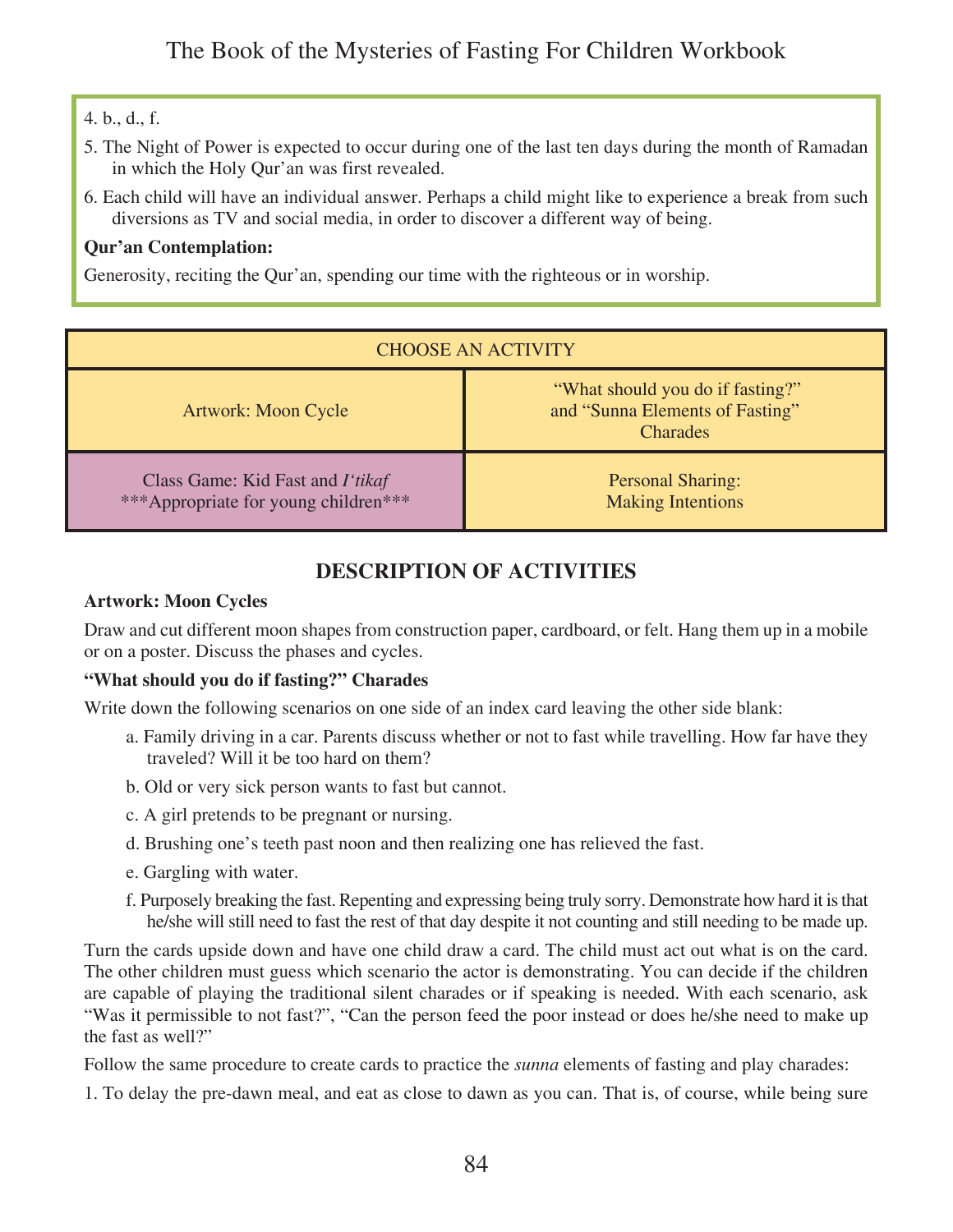# *A Teacher's Manual of Activities and Curriculum*

that one doesn't eat after dawn.

- 2. To hurry in breaking the fast at sunset with a date or water before doing the *maghrib* prayer.
- 3. To avoid brushing your teeth or using a refreshing tooth-stick (*miswak*) after noon.
- 4. To be generous during the month, as you learned from reading *The Mysteries of Charity*.
- 5. To recite and study the Qur'an.
- 6. To go on *i'tikaf* in the mosque during the last ten days of Ramadan.

#### **Class Game: Kid Fast and** *I'tikaf* **\*\*\*Appropriate for young children\*\*\***

Turn your classroom into a pretend mosque. Determine an amount of time in which all the children will not eat or drink anything. Have everyone practice being in *i'tikaf* by remaining silent, reading the Qur'an, writing in their journals and doing *dhikr*. Have one child call the *adhan,* and everyone then break the fast with a date and water.

#### **Personal Sharing: Making Intentions**

Have everyone take turns and say an exact intention for the group to hear. Let them put their hands on their hearts or try to feel where it is coming from.

# Chapter Three Teacher Notes

**Primary Learning Goal:** There are three levels of fasting. The first is what most people do, giving up food and drink. The second special way to fast has six inner practices which you can begin to use now, whereby each part of your body has its own special way to fast. The third is the fasting of the prophets and saintly people

### **Answers to Pre-Reading Questions:**

- 1. Ask the children to describe what would happen if they only half-learned to ride a bike or half-do math. Children should understand that when we put great effort into an activity or skill, it is because we want to succeed. Relate this to both inner and outer fasting.
- 2. People are admired for working hard and giving their best effort to acquire skills. How can we relate that to the skills we need to develop for fasting?

### **Vocabulary Words:**

- *Al-Salihin:* is the Arabic word for "the elect" or special people who follow an inner way of virtue as well as the outer blessed practices.
- **"Giving a false oath":** is a phrase meaning that a person swears something is true but he/she is really lying.

**Dignity:** is an inner state of being noble and righteous.

**Aspiration:** means a hope or ambition of achieving something.

**Husk:** is the outside of a seed whose inside is called a kernel.

**Ghayba:** is the Arabic word for "slander" or backbiting/gossip.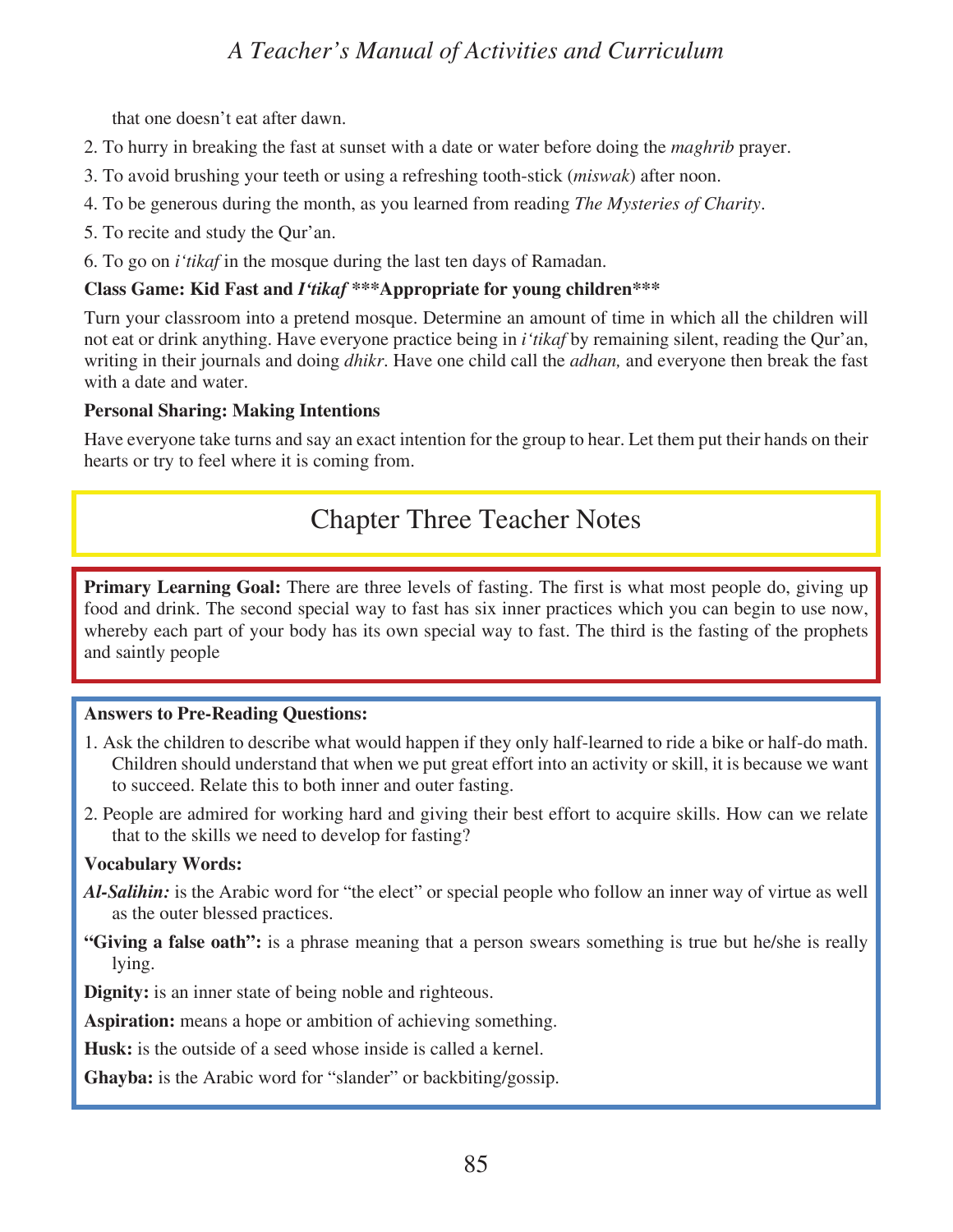**Dunya:** is the Arabic word for this material world and its pleasures.

**Verily:** means "truly."

### **Answers to Post-Reading Questions**

There are three levels of fasting, as it is done:

- By most people.
- By the special people.
- And by the elect of the elect.
- 1. b. and c. are true.
- 2. Children should provide at least one concrete example for each body part. These efforts of being aware of how the bodily parts can tarnish the Heart are important. Correcting, or preventing these problems can help one's Heart.
- 3. God  $\mathbb{R}^n$  sends prophets and saintly people into this world to both guide us and to be examples for us, to teach us how to succeed in our spiritual journey through this world.
- 4. Argue, Lie, Brag, Backbite
- 5. a. The Qur'an says it's just like eating the dead flesh of the person about whom we gossip. b. Two women asked the Prophet  $\&$  if they could break their fast because they were so weak and hungry. He explained they had already broken their fast. He asked them to throw up in bowls which he gave them. Those standing by were horrified to see bits of flesh fall into the bowl. They had broken the fast by backbiting.
- 6. Lying, Gossip
- 7. Excluding a child from a game, not sharing, not listening to Mother, being in a bad mood.
- 8. To watch a lot of TV, to play naughty tricks on someone.
- 9. Do not eat more than you would at a normal dinner.
- 10. Example: If slowed down a bit, instead of playing football you might feel like being still, reflecting, perhaps sitting with your grandmother, taking care of your pets, playing with your younger sister, or reading Qur'an.
- 11. The reason for not sleeping during the day while fasting is that you would miss all the difficulties which are part of the blessings that help us to polish our Hearts.
- 12. What we might fear is that our fasting has been full of weakness and distractions that will displease God u. What we hope is that we have done the best we could with our outer and inner fasts and that God  $\mathbb{R}^n$  will be pleased with us and accept our fasts, that are done for His  $\mathbb{R}^n$  sake.
- 13. Example: A child might say he/she would like to be grateful and content with everything and everyone in the life he/she has been given. Specific ideas should be mentioned.
- 14. Individual responses can be discussed in class.
- 15. Ensure drawing reflects a proper understanding of the concept of a husk and kernel making up a whole grain. This drawing also reminds the children of the Heart within and the key importance of all the inner practices. The children can list the ones they find easiest to do and those they feel would be most important for developing good character.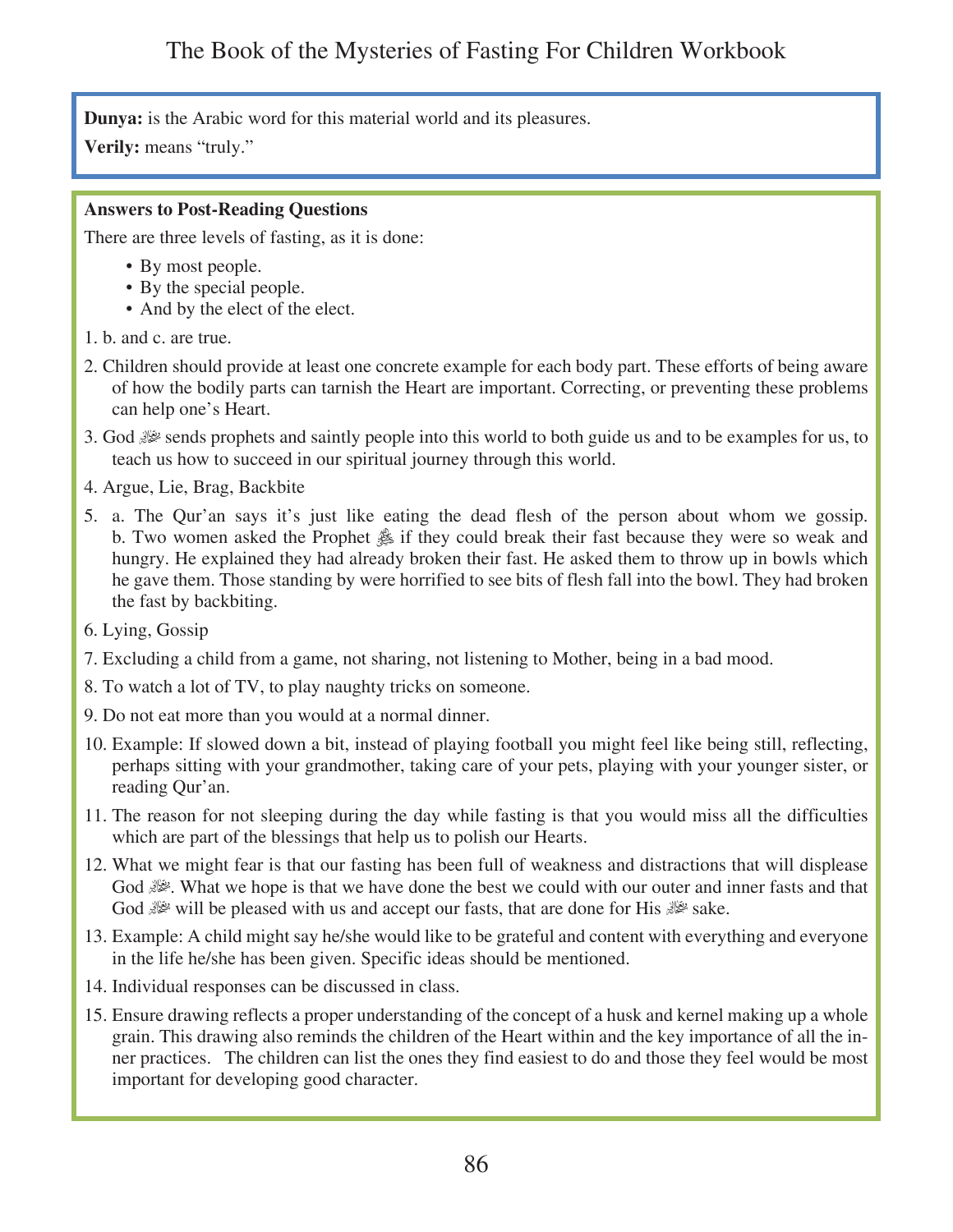16. Point out to the children: "This is YOUR Heart. Only you alone can take care of it. This is your own spiritual life and journey. Imam al-Ghazali is there to give you a clear map to follow which will help you succeed! If we don't take care of our spiritual Hearts, they will fall prey to the lower self*."*

### **Qur'an Contemplation:**

- Seeing and hearing was given to us by God street belong to Him streamed we are responsible for keeping them safe during our lives. Yes, true fasting includes sight, hearing, speech, and actions done with the hands, feet, stomach, and Heart.
- Children should give at least two practical ways to guard and care for these trusts. For example, "I will be really careful what I say and listen to." "I won't argue and I will listen carefully to my parents."
- You can respond by saying, "I am fasting."
- Walk away or change the topic. Sometimes you may have to explain that back-biting is wrong.

| <b>CHOOSE AN ACTIVITY</b>                                                                               |                                                                                                                                                 |  |
|---------------------------------------------------------------------------------------------------------|-------------------------------------------------------------------------------------------------------------------------------------------------|--|
| Artwork: "Backbiting is Worse Than This"<br><b>Public Health Education Campaign</b>                     | <b>Creative Demonstration:</b><br>Rotten Meat and <i>Hadith</i> Re-enactment                                                                    |  |
| <b>Ramadan Memories Reality TV Series</b><br>***Appropriate for young children***                       | "Consulting My Heart" Role Playing<br>***Appropriate for young children<br>with modifications***                                                |  |
| Family Fasting of the Special People<br>***Appropriate for young children***                            | "The Right Speech"<br>Song: Love & Light By Barakah Blue<br>https://www.youtube.com/watch?v=JQJvsK203DQ<br>***Appropriate for young children*** |  |
| <b>Creative Demonstration:</b><br>Words Can Never Be Taken Back<br>***Appropriate for young children*** | Big Ugly Hurtful Mouth Craft<br>***Appropriate for young children***                                                                            |  |

### **DESCRIPTION OF ACTIVITIES**

### **Artwork: "Backbiting is Worse Than This…" Public Health Education Campaign**

Ask the children to pretend they work for the Department of Public Health and need to educate the general public about the dangers of back-biting. Show an example of other public health campaign material related to smoking or illegal drugs. Provide art materials for the children to design posters warning of the dangers of backbiting with a clever slogan.

### **Ramadan Memories Reality TV Series \*\*\*Appropriate for both older and young children\*\*\***

Ask the children to pretend like they are on a reality TV series about fasting during Ramadan. The children will act out scenarios which demonstrate virtuous and non-virtuous decision making and its consequences. Below are some examples: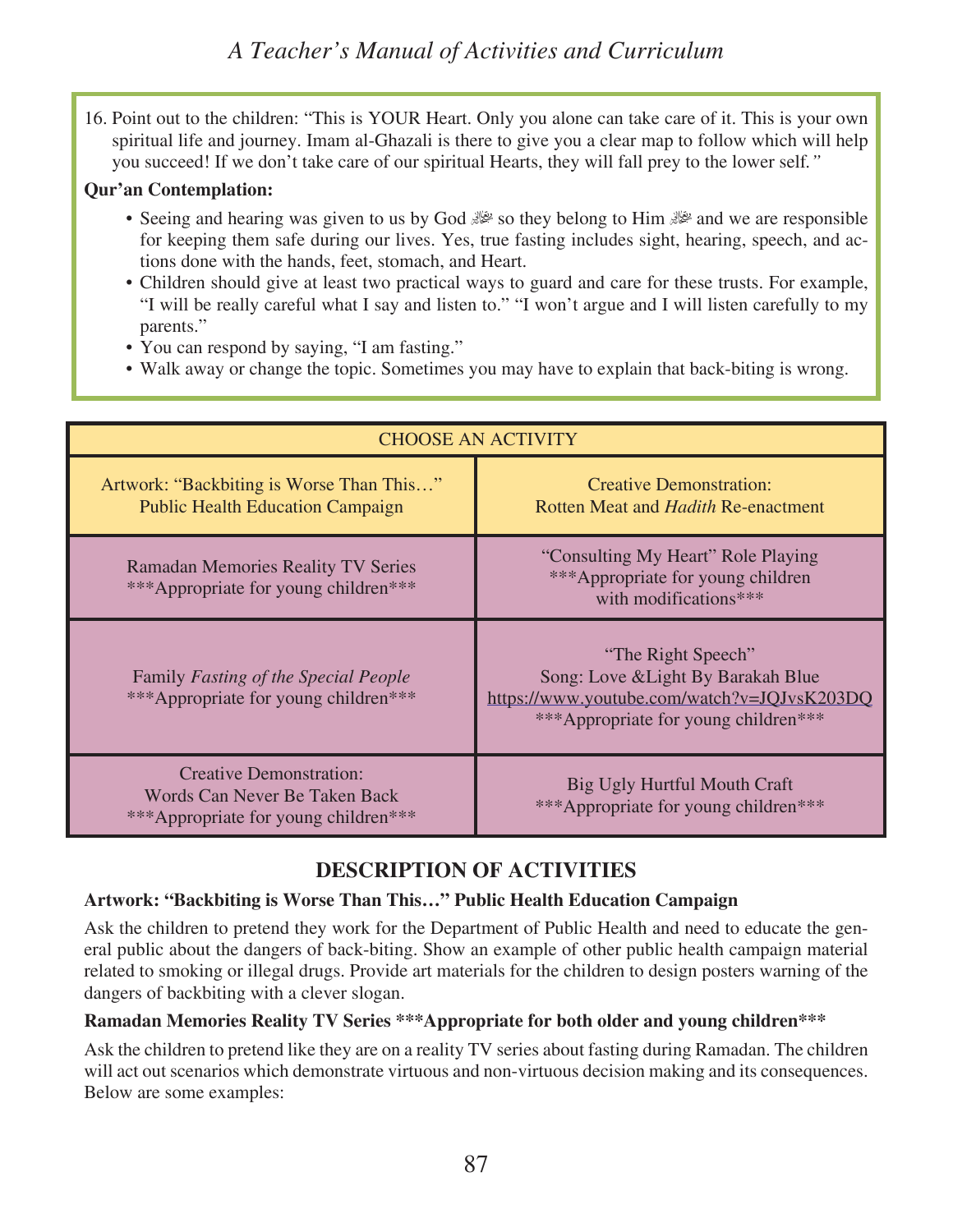- The children pretend to eat/gobble up as much as possible when breaking their fasts, including many sweets. Then, they tell their parents they are too tired and sluggish for the *tarawih* prayers and watch TV instead. *Layal-al-Qadr* comes and they miss out on the blessings and regret it the rest of the year.
- The children eat sparingly with dignity and then join the family in worship.
- Play-act sleeping all day. A friend comes and advises the sleeper that his/her fast doesn't have the full value. The friend explains that feeling hungry and a bit weak keeps a person out of the full, normal daily routine and makes one more aware of one's Shining Heart and God  $\mathbb{R}^2$ .

#### **Creative Demonstration: Rotten Meat and** *Hadith* **Re-enactment**

The following activity ideas are serious in nature, and while very unpleasant to think about, could make a lasting impression on adults and children about the extreme evil of backbiting. Of course, use discretion in how this is presented in relation to age groups as it will probably be too much for young children. Also, if possible, find adults to do the acting so that children do not have to pretend to be in this evil scenario and do not make a game of it.

For the creative demonstration, actually allow a half pound or so of meat to rot and then show it to the children as what is eaten when we backbite. Explain that this is what backbiters will eat in the Next World.

To act out the *hadith,* use rotten meat or cut up some red pepper or pieces of paper. Follow this passage from the reading to act out this *hadith*: In his Book on the Mysteries of Fasting, Imam al-Ghazali mentions the *hadith* about the two women who found fasting so difficult they felt they might die: They sent a message to the Prophet  $\&$  asking permission to break their fast. And he  $\&$  responded by sending them a large bowl with the message, 'Tell them to throw up what they have eaten into this bowl!' People watching were shocked to see that they vomited blood! And bits of flesh began filling the bowl."

"That's disgusting!" the horrified children exclaimed. "Then, the Prophet  $\&$  said, 'These two fasted from what God made lawful for them (*halal* food), but they broke their fast on what God Most High forbade them: They sat down together to backbite about people, and this is some of the flesh which they ate.' That was what our beloved Prophet  $\&$  did, in order to show us the dangers of backbiting."

#### **"Consulting My Heart" Interactive Skit \*\*\*Also Appropriate for young children with modifications\*\*\***

Write out the six body parts that must be guarded during fasting onto one side of a note card:

- a. Eyes
- b. Ears
- c. Mouth
- d. Hands/Feet
- e. Stomach
- f. Heart

Have everyone draw a Shining Heart on paper, cut it out, and pin it to their shirts.

Break the children up into three teams. Team One picks up a card and devises a quick skit to show how they could "break the fast" of that body part by using it for something bad. Example: – "Let's make a mess and leave it for Mother to clean up!"

Team Two first needs to guess which body part is in compromise or needs to be redirected to help the situation.

Team Two then shouts, "Consult Your Heart" and describes how they would feel about that deep down in their conscience. Everyone should ask themselves, "Does that suggestion make my Heart feel comfortable?"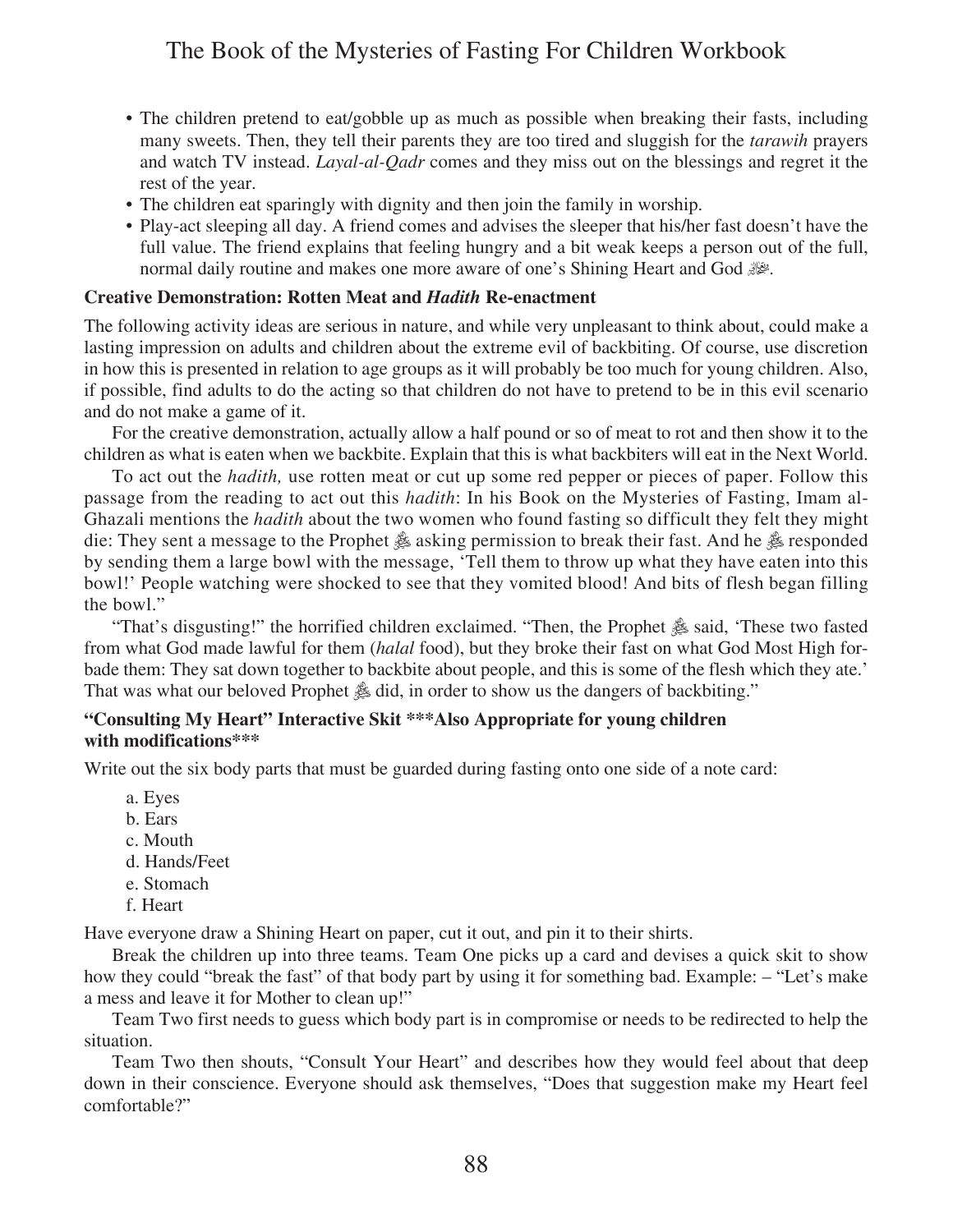Team Two then re-directs the actors of Team One to make the right decision such as "Let's clean up our rooms!"

Other examples:

Eyes: One actor says "Let's spy through this keyhole!" Team Two says, "Eyes!" and suggests that one actor tells the other, "My eyes are fasting, let's do something else."

Feet: One actor suggests that the pair run away and leave out another child. Team Two says "Feet!" and suggests that one actor tells the other, "Let's run over and include that little boy in our game! Our feet are fasting."

This game should be played out multiple times to give the pupils a chance to see how this can apply to every aspect of their daily lives and NOT just when fasting but as way of polishing their Hearts continuously.

### **"The Right Speech" Song: Love &Light By Barakah Blue**

https://www.youtube.com/watch?v=JQJvsK203DQ

Play the above song for children as an example of the way we should speak with and about each other – both when we are in front of each other and behind each other's backs. Have the children read the lyrics along with the song:

LYRICS "*Ameen*" will be repeated many times. It may be easier just to have the children recite "*Ameen*" to every *dua'a* made by Barakah Blue.

*Bismillah* may your day be filled with love and light May your rhymes be right May your songs be tight May your words give sight May your nour shine bright May you always be on the righteous side of the fight May your lovers be loyal May your soil be fertile May your khakis stay creased May your lock stay oiled May your plans never get foiled May your plot thicken May your chicken be halal May your style be sufficient May your soul be free of its prison May Allah  $\mathbb{R}^2$  increase you and your vision May you find everything you've been missin' May you wake for prayer before the sun has risen When you speak may your audience listen May you never feel trapped in the system May you sight many righteous children Who will act on prophetic tradition May you always have food on your plate May you learn from every mistake May you rise above all that May Allah increase you in your state May you never pretend that you are what you ain't